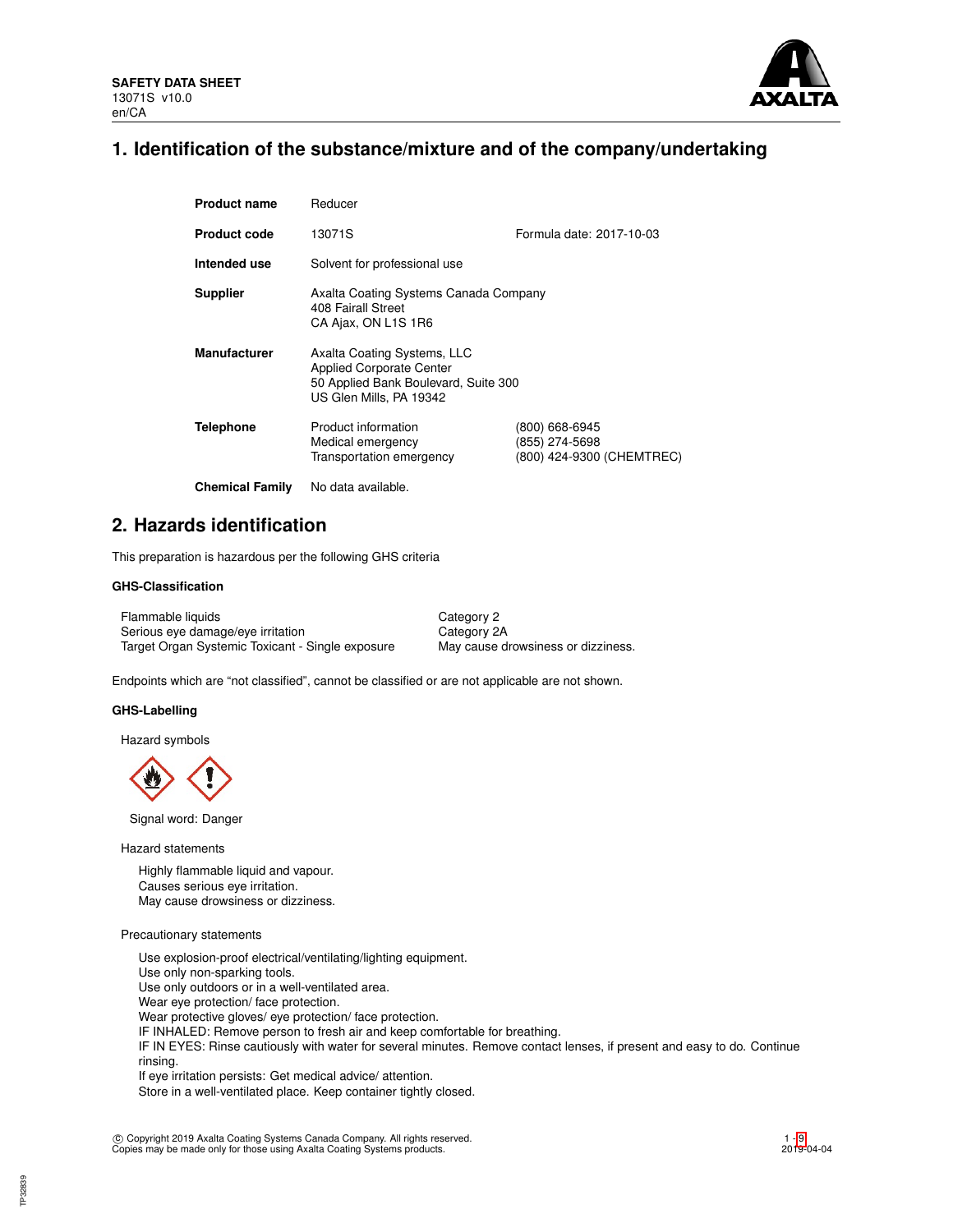

Store locked up.

Dispose of contents/container in accordance with local regulations.

Keep away from heat, hot surfaces, sparks, open flames and other ignition sources. No smoking.

Ground and bond container and receiving equipment.

Take action to prevent static discharges.

Avoid breathing dust/ fume/ gas/ mist/ vapours/ spray.

IF ON SKIN (or hair): Take off immediately all contaminated clothing. Rinse skin with water or shower.

IF exposed or concerned: Call a POISON CENTER/doctor.

### **Other hazards which do not result in classification**

Intentional misuse by deliberately concentrating and inhaling the contents may be harmful or fatal.

**The following percentage of the mixture consists of ingredient(s) with unknown acute toxicity:**  $0%$ 

## **3. Composition/information on ingredients**

mixture of solvents

#### **Components**

| CAS-No.        | Chemical name             | Concentration |
|----------------|---------------------------|---------------|
| $141 - 78 - 6$ | Ethyl acetate             | $15 - 40%$    |
| 763-69-9       | Ethyl 3-ethoxy propionate | $10 - 30%$    |
| $110 - 43 - 0$ | Methyl amyl ketone        | $10 - 30%$    |
| 142-82-5       | Heptane                   | $5 - 10%$     |

Actual concentration ranges withheld as a trade secret. Non-regulated ingredients 0.1 - 1.0%

## **4. First aid measures**

#### **Eye contact**

Remove contact lenses. Irrigate copiously with clean, fresh water for at least 15 minutes, holding the eyelids apart. Seek medical advice.

#### **Skin contact**

Do NOT use solvents or thinners. Take off all contaminated clothing immediately. Wash skin thoroughly with soap and water or use recognized skin cleanser. If skin irritation persists, call a physician.

#### **Inhalation**

Avoid inhalation of vapour or mist. Move to fresh air in case of accidental inhalation of vapours. If breathing is irregular or stopped, administer artificial respiration. If unconscious place in recovery position and seek medical advice. If symptoms persist, call a physician.

#### **Ingestion**

If swallowed, seek medical advice immediately and show this safety data sheet (SDS) or product label. Do NOT induce vomiting. Keep at rest.

#### **Most Important Symptoms/effects, acute and delayed**

## **Inhalation**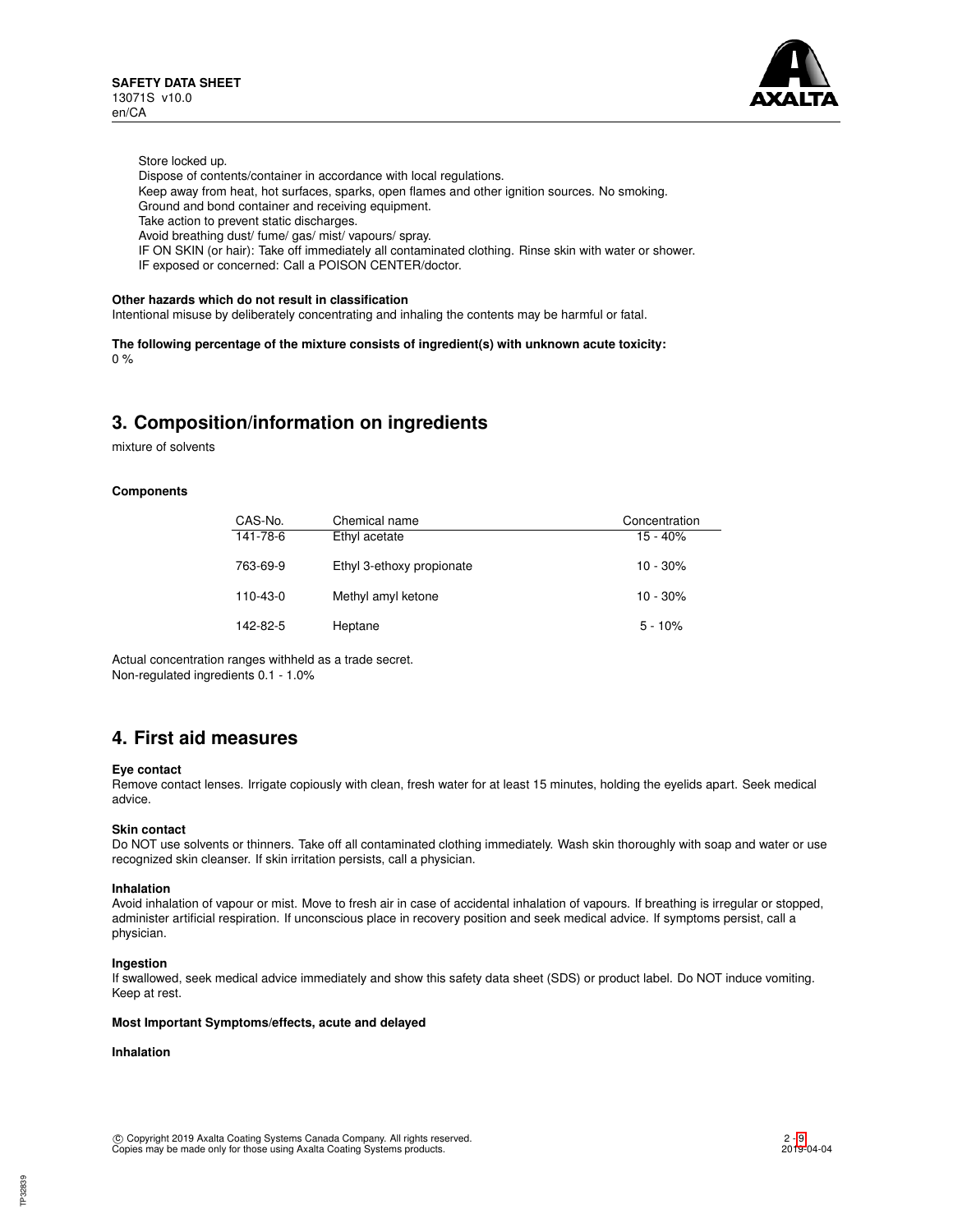

May cause nose and throat irritation. May cause nervous system depression characterized by the following progressive steps: headache, dizziness, nausea, staggering gait, confusion, unconsciousness. Reports have associated repeated and prolonged overexposure to solvents with permanent brain and nervous system damage.

#### **Ingestion**

May result in gastrointestinal distress.

#### **Skin or eye contact**

May cause irritation or burning of the eyes. Repeated or prolonged liquid contact may cause skin irritation with discomfort and dermatitis.

#### **Indication of Immediate medical attention and special treatment needed if necessary**

No data available on the product. See section 3 and 11 for hazardous ingredients found in the product.

## **5. Firefighting measures**

#### **Suitable extinguishing media**

Universal aqueous film-forming foam, Carbon dioxide (CO2), Dry chemical

## **Extinguishing media which shall not be used for safety reasons**

High volume water jet

### **Hazardous combustion products**

CO, CO2, smoke, and oxides of any heavy metals that are reported in "Composition, Information on Ingredients" section.

### **Fire and Explosion Hazards**

Flammable liquid. Vapor/air mixture will burn when an ignition source is present.

#### **Special Protective Equipment and Fire Fighting Procedures**

Full protective flameproof clothing should be worn as appropriate. Wear self-contained breathing apparatus for firefighting if necessary. In the event of fire, cool tanks with water spray. Do not allow run-off from fire fighting to enter public sewer systems or public waterways.

## **6. Accidental release measures**

#### **Procedures for cleaning up spills or leaks**

Ventilate area. Remove sources of ignition. Prevent skin and eye contact and breathing of vapor. Wear a properly fitted air-purifying respirator with organic vapor cartridges (NIOSH approved TC-23C), eye protection, gloves and protective clothing. Confine, remove with inert absorbent, and dispose of properly.

#### **Environmental precautions**

Do not let product enter drains. Notify the respective authorities in accordance with local law in the case of contamination of rivers, lakes or waste water systems.

## **7. Handling and storage**

#### **Precautions for safe handling**

Observe label precautions. Keep away from heat, sparks, flame, static discharge and other sources of ignition. VAPORS MAY CAUSE FLASH FIRE. Close container after each use. Ground containers when pouring. Do not transfer contents to bottles or unlabeled containers. Wash thoroughly after handling and before eating or smoking. Do not store above 49 °C (120 °F). If material is a coating: do not sand, flame cut, braze or weld dry coating without a NIOSH approved air purifying respirator with particulate filters or appropriate ventilation , and gloves. Combustible dust clouds may be created where operations produce fine material (dust). Avoid formation of significant deposits of material as they may become airborne and form combustible dust clouds. Build up of fine material should be cleaned using gentle sweeping or vacuuming in accordance with best practices. Cleaning methods (e.g. compressed air) which can generate potentially combustible dust clouds should not be used.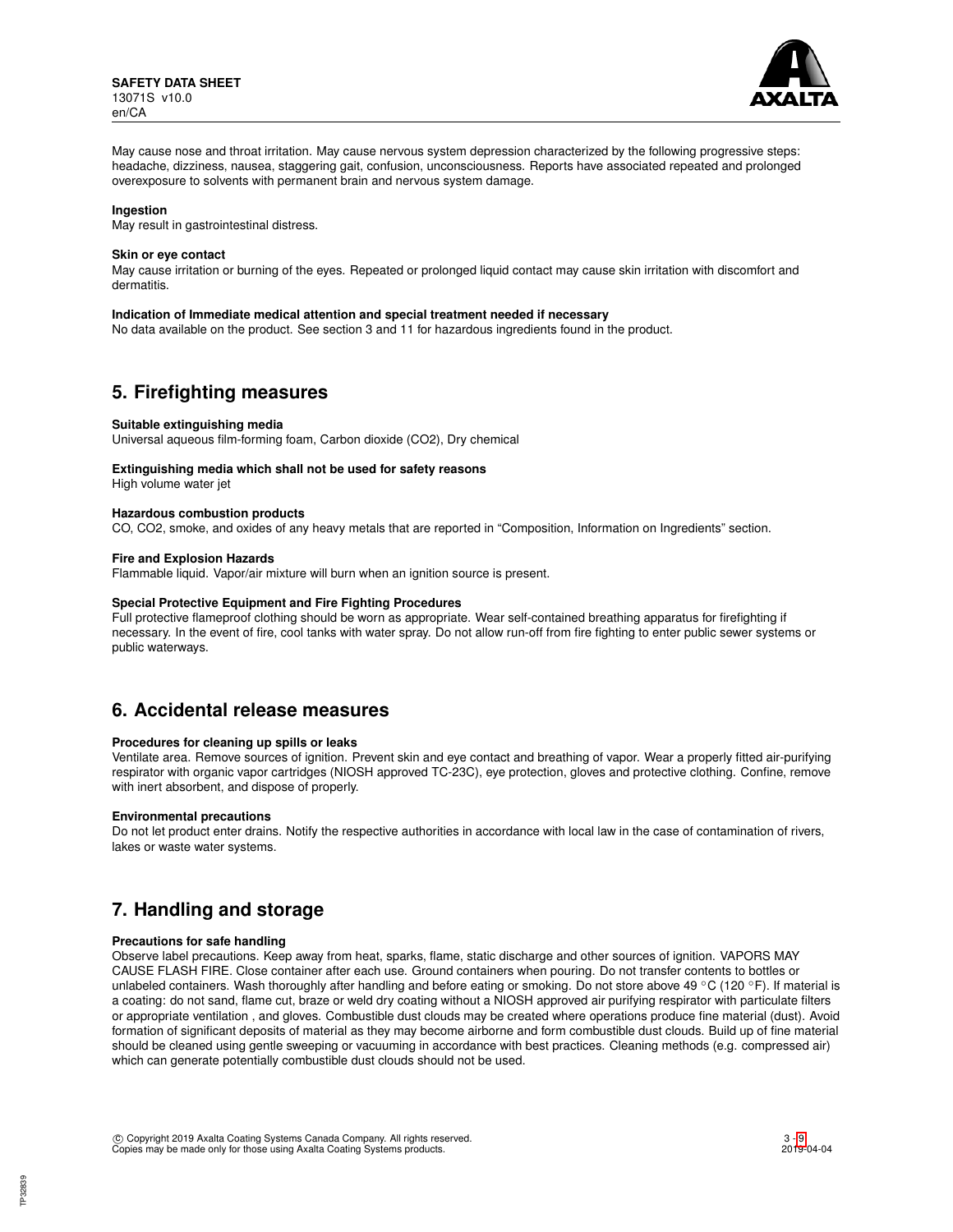

#### **Advice on protection against fire and explosion**

Solvent vapours are heavier than air and may spread along floors. Vapors may form explosive mixtures with air and will burn when an ignition source is present. Always keep in containers of same material as the original one. Never use pressure to empty container: container is not a pressure vessel. The accumulation of contaminated rags may result in spontaneous combustion. Good housekeeping standards and regular safe removal of waste materials will minimize the risks of spontaneous combustion and other fire hazards.

### **Storage**

#### **Requirements for storage areas and containers**

Observe label precautions. Store in a dry, well ventilated place away from sources of heat, ignition and direct sunlight. No smoking. Prevent unauthorized access. Containers which are opened must be carefully resealed and kept upright to prevent leakage.

#### **Advice on common storage**

Store separately from oxidizing agents and strongly alkaline and strongly acidic materials.

## **8. Exposure controls/personal protection**

#### **Engineering controls and work practices**

Provide adequate ventilation.This should be achieved by a good general extraction and -if practically feasible- by the use of a local exhaust ventilation.If these are not sufficient to maintain concentrations of particulates and solvent vapour below the OEL, suitable respiratory protection must be worn.

#### **National occupational exposure limits**

| CAS-No.             | Chemical name      | Source Time  | Type        | Value     | Note |
|---------------------|--------------------|--------------|-------------|-----------|------|
| 141-78-6            | Ethyl acetate      | ACGIH 8 hr   | TWA         | $400$ ppm |      |
|                     |                    | OSHA 8 hr    | <b>TWA</b>  | 400 ppm   |      |
| 110-43-0            | Methyl amyl ketone | ACGIH 8 hr   | <b>TWA</b>  | 50 ppm    |      |
|                     |                    | OSHA 8 hr    | <b>TWA</b>  | $100$ ppm |      |
| 142-82-5            | Heptane            | ACGIH 15 min | <b>STEL</b> | 500 ppm   |      |
|                     |                    | ACGIH 8 hr   | <b>TWA</b>  | $400$ ppm |      |
|                     |                    | OSHA 8 hr    | <b>TWA</b>  | 500 ppm   |      |
| $\bigcap_{i=1}^{n}$ |                    |              |             |           |      |

#### **Glossary**

CEIL Ceiling exposure limit

STEL Short term exposure limit<br>TWA Time weighted average

Time weighted average

TWAE Time-Weighted Average

#### **Protective equipment**

Personal protective equipment should be worn to prevent contact with eyes, skin or clothing.

#### **Respiratory protection**

Do not breathe vapors or mists. Wear a properly fitted air-purifying respirator with organic vapor cartridges (NIOSH approved TC-23C) and particulate filter (NIOSH TC-84A) during application and until all vapors and spray mists are exhausted. In confined spaces, or in situations where continuous spray operations are typical, or if proper air-purifying respirator fit is not possible, wear a positive pressure, supplied-air respirator (NIOSH TC-19C). In all cases, follow respirator manufacturer's directions for respirator use. Do not permit anyone without protection in the painting area.

### **Eye protection**

Desirable in all industrial situations. Goggles are preferred to prevent eye irritation. If safety glasses are substituted, include splash guard or side shields.

#### **Skin and body protection**

Neoprene gloves and coveralls are recommended.

#### **Hygiene measures**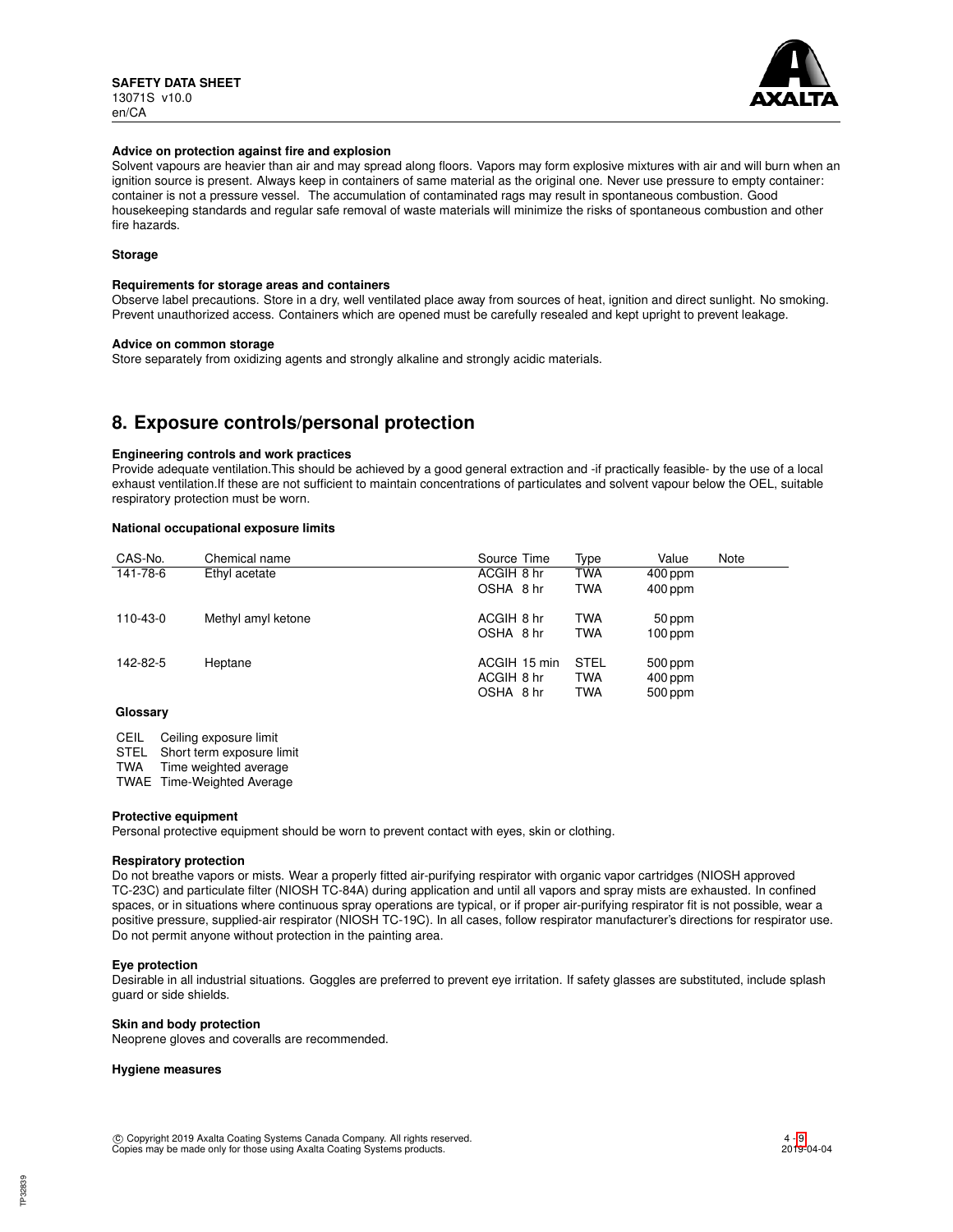

Wash skin thoroughly with soap and water or use recognized skin cleanser. Do NOT use solvents or thinners.

**Environmental exposure controls** Do not let product enter drains.

## **9. Physical and chemical properties**

### **Appearance**

**Form:** liquid **Colour:** clear

| Flash point                                    | -2 ° C                    |                  |
|------------------------------------------------|---------------------------|------------------|
| Lower Explosive Limit                          | 1%                        |                  |
| Upper Explosive Limit                          | 11.4%                     |                  |
| Evaporation rate                               | Slower than Ether         |                  |
| Vapor pressure of principal solvent            | 45.4 hPa                  |                  |
| Solubility of Solvent In Water                 | moderate                  |                  |
| Vapor density of principal solvent $(Air = 1)$ | 3                         |                  |
| Approx. Boiling Range                          | $70^{\circ}$ C            |                  |
| Approx. Freezing Range                         | $-134 - -36$ °C           |                  |
| Gallon Weight (lbs/gal)                        | 7.15                      |                  |
| Specific Gravity                               | 0.86                      |                  |
| Percent Volatile By Volume                     | 100.00%                   |                  |
| Percent Volatile By Weight                     | 100.00%                   |                  |
| Percent Solids By Volume                       | 0.00%                     |                  |
| Percent Solids By Weight                       | $0.00\%$                  |                  |
| pH (waterborne systems only)                   | Not applicable            |                  |
| Partition coefficient: n-octanol/water         | No data available         |                  |
| Ignition temperature                           | $215\,^{\circ}\mathrm{C}$ | <b>DIN 51794</b> |
| Decomposition temperature                      | Not applicable.           |                  |
| Viscosity (23 $^{\circ}{\rm C}$ )              | Not applicable.           | ISO 2431-1993    |
|                                                |                           |                  |

## **10. Stability and reactivity**

#### **Stability**

Stable

#### **Conditions to avoid**

Stable under recommended storage and handling conditions (see section 7).

#### **Materials to avoid**

None reasonably foreseeable.

#### **Hazardous decomposition products**

When exposed to high temperatures may produce hazardous decomposition products such as carbon monoxide and dioxide, smoke, oxides of nitrogen.

#### **Hazardous Polymerization**

Will not occur.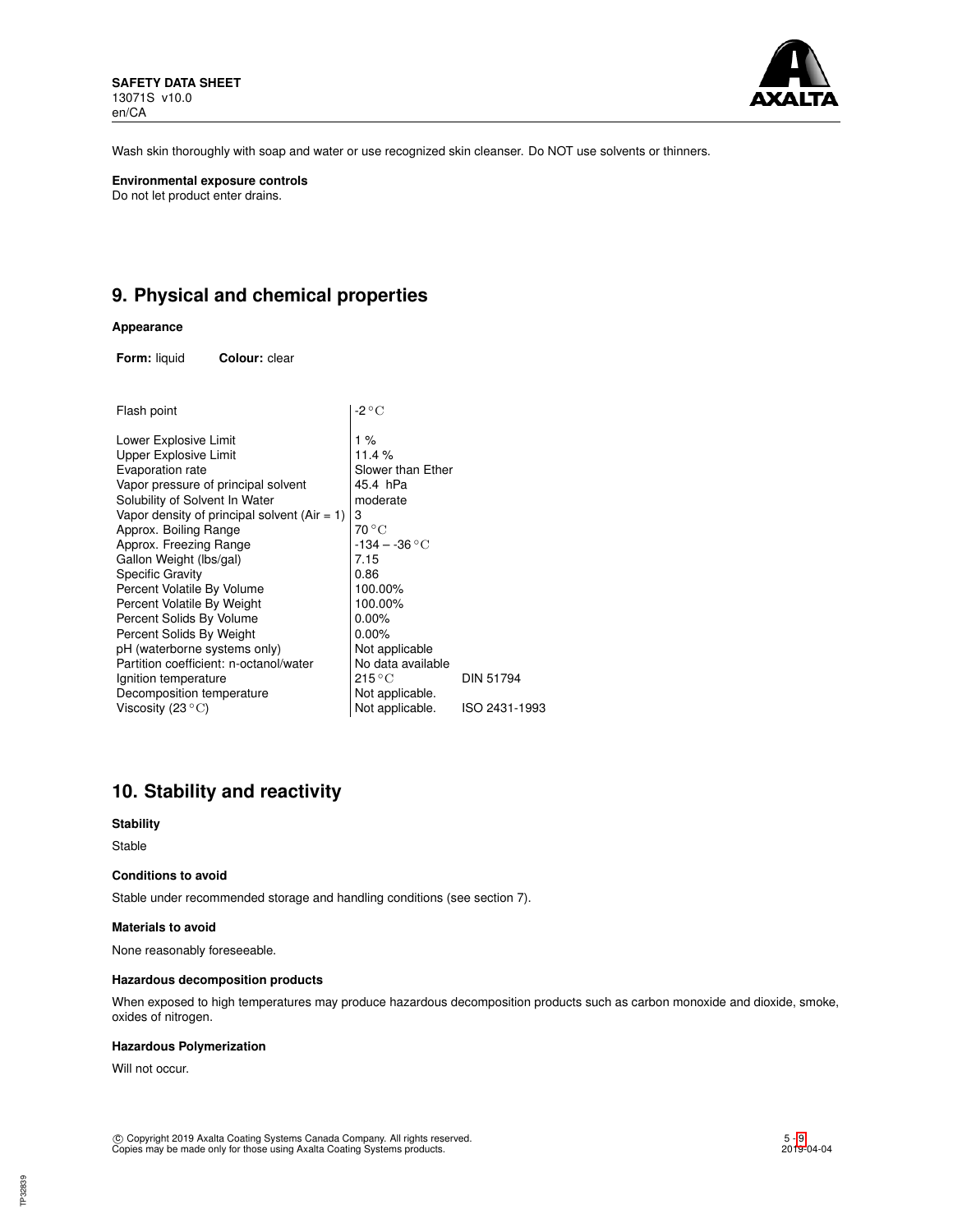

### **Sensitivity to Static Discharge**

Solvent vapors in air may explode if static grounding and bonding is not used during transfer of this product.

### **Sensitivity to Mechanical Impact**

None known.

## **11. Toxicological information**

#### **Information on likely routes of exposure**

#### **Inhalation**

May cause nose and throat irritation. May cause nervous system depression characterized by the following progressive steps: headache, dizziness, nausea, staggering gait, confusion, unconsciousness. Reports have associated repeated and prolonged overexposure to solvents with permanent brain and nervous system damage.

**Ingestion**

May result in gastrointestinal distress.

#### **Skin or eye contact**

May cause irritation or burning of the eyes. Repeated or prolonged liquid contact may cause skin irritation with discomfort and dermatitis.

**Delayed and immediate effects and also chronic effects from short and long term exposure:**

**Acute oral toxicity** not hazardous

**Acute dermal toxicity** not hazardous

**Acute inhalation toxicity** Not classified according to GHS criteria

% of unknown composition: 0 %

**Skin corrosion/irritation** Not classified according to GHS criteria

**Serious eye damage/eye irritation**

Ethyl acetate Category 2A

**Respiratory sensitisation** Not classified according to GHS criteria

**Skin sensitisation** Not classified according to GHS criteria

**Germ cell mutagenicity** Not classified according to GHS criteria

**Carcinogenicity** Not classified according to GHS criteria

**Toxicity for reproduction** Not classified according to GHS criteria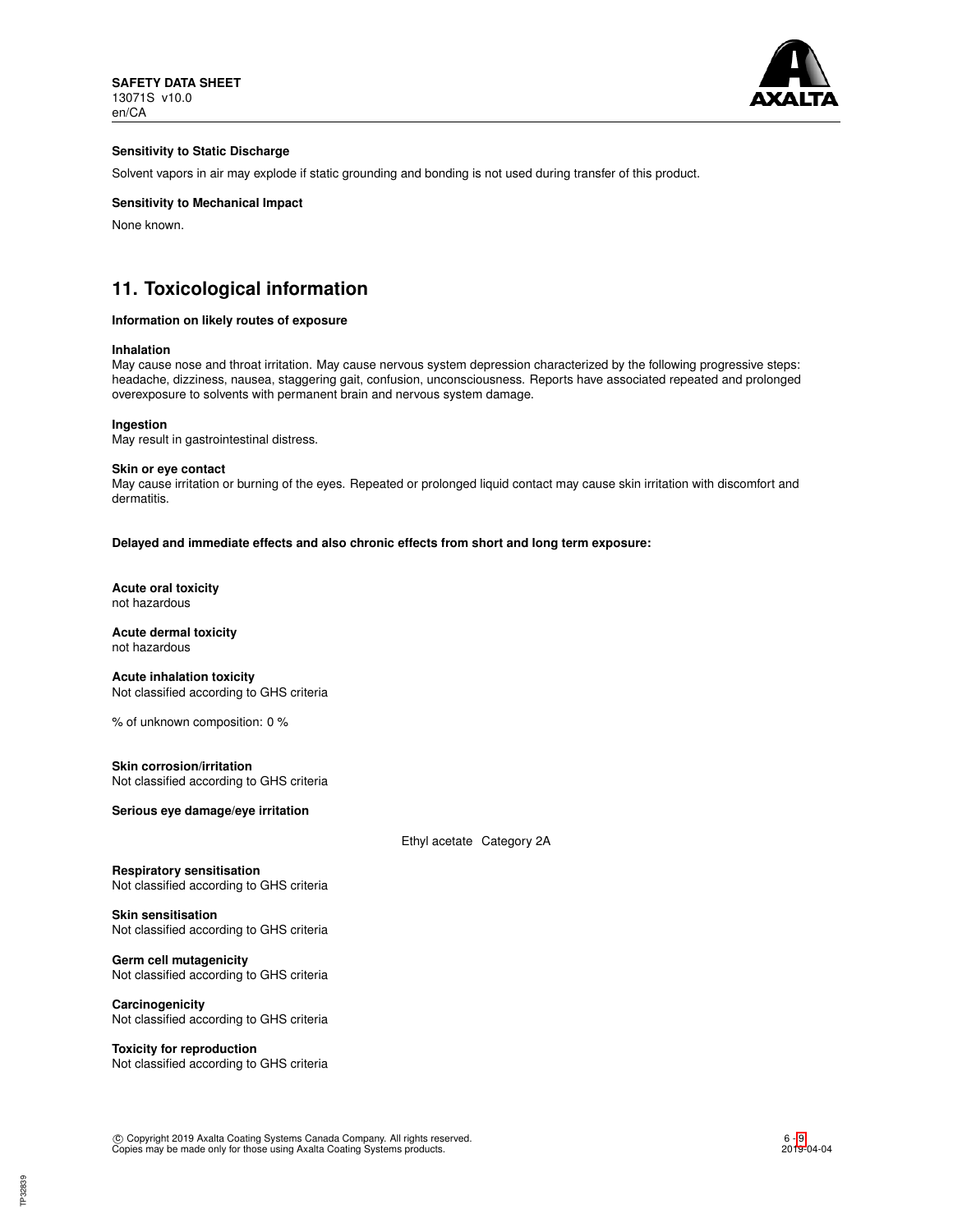

#### **Target Organ Systemic Toxicant - Single exposure**

• **Inhalation**

**Narcotic effects** Methyl amyl ketone, Ethyl acetate

## **Target Organ Systemic Toxicant - Repeated exposure**

Not classified according to GHS criteria

#### **Aspiration toxicity**

Not classified according to GHS criteria

# **Numerical measures of toxicity (acute toxicity estimation (ATE),etc. )**

No information available.

## **Symptoms related to the physical, chemical and toxicological characteristics**

Exposure to component solvents vapours concentration in excess of the stated occupational exposure limit may result in adverse health effect such as mucous membrane and respiratory system irritation and adverse effect on kidney, liver and central nervous system. Symptoms and signs include headache, dizziness, fatigue, muscular weakness, drowsiness and in extreme cases, loss of consciousness. Through skin resorbtion, solvents can cause some of the effects described here. Repeated or prolonged contact with the preparation may cause removal of natural fat from the skin resulting in non-allergic contact dermatitis and absorption through the skin. The liquid splashed in the eyes may cause irritation and reversible damage.

## **12. Ecological information**

There are no data available on the product itself. The product should not be allowed to enter drains or watercourses.

## **13. Disposal considerations**

### **Provincial Waste Classification**

Check appropriate provincial and local waste disposal regulations for proper classifications.

### **Waste Disposal Method**

Do not allow material to contaminate ground water systems. Incinerate or otherwise dispose of waste material in accordance with Federal, State, Provincial, and local requirements. Do not incinerate in closed containers.

## **14. Transport information**

### **International transport regulations**

**IMDG (Sea transport)**

UN number: 1263<br>Proper shipping name: PAIN PAINT RELATED MATERIAL

Hazard Class: 3 Subsidiary Hazard Class: Not applicable. Packing group: II Marine Pollutant: yes [heptane (mixture of isomers)]

**ICAO/IATA (Air transport)** UN number: 1263

Proper shipping name: PAINT RELATED MATERIAL

Hazard Class: 3 Subsidiary Hazard Class: Not applicable.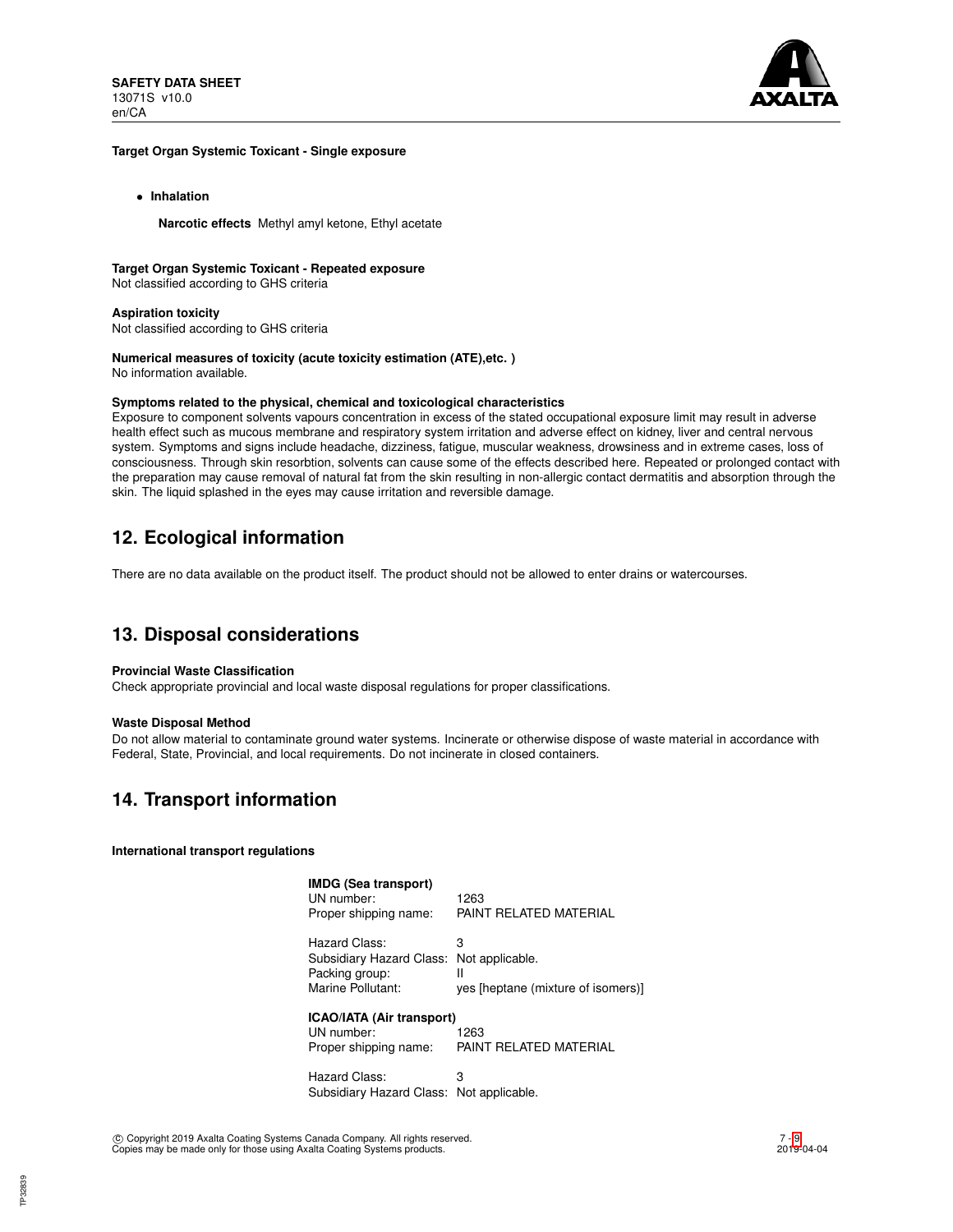

Packing group: II **TDG** UN number: 1263<br>Proper shipping name: PAIN PAINT RELATED MATERIAL Hazard Class: 3 Subsidiary Hazard Class: Not applicable.<br>Packing group: Il

Packing group:

### **Matters needing attention for transportation**

Confirm that there is no breakage, corrosion, or leakage from the container before shipping. Be sure to prevent damage to cargo by loading so as to avoid falling, dropping, or collapse. Ship in appropriate containers with denotation of the content in accordance with the relevant statutes and rules.

## **15. Regulatory information**

## **TSCA Status**

In compliance with TSCA Inventory requirements for commercial purposes.

#### **DSL Status**

All components of the mixture are listed on the DSL.

### **Photochemical Reactivity**

Non-photochemically reactive

#### **Regulatory information**

|                  |                                    | ———————————————————— |       |     | CERCLA CAA         |     |             |     |
|------------------|------------------------------------|----------------------|-------|-----|--------------------|-----|-------------|-----|
|                  | CAS # Ingredient                   |                      |       |     | 302 TPQ RQ 311/312 | 313 | RQ(lbs) HAP |     |
|                  | 141-78-6 Ethyl acetate             | N.                   | NR NR |     | C.F                | N   | NR.         | - N |
|                  | 763-69-9 Ethyl 3-ethoxy propionate | N.                   | NR.   | NR. | NA.                | N   | NR.         | -N  |
|                  | 110-43-0 Methyl amyl ketone        | N.                   | NR NR |     | A.C.F              | N   | NR.         | N   |
| 142-82-5 Heptane |                                    | N.                   |       |     | NR NR A.C.F        | N   | NR.         | N   |

#### **Key:**

| <b>EPCRA</b>                                                   | Emergency Planning and Community Right-to-know Act (aka Title III, SARA)                                                                                                                                                                       |                    |  |
|----------------------------------------------------------------|------------------------------------------------------------------------------------------------------------------------------------------------------------------------------------------------------------------------------------------------|--------------------|--|
| 302                                                            | Extremely hazardous substances                                                                                                                                                                                                                 |                    |  |
| $311/312$ Categories $F =$ Fire Hazard                         | $R =$ Reactivity Hazard $C =$ Chronic Hazard<br>P = Pressure Related Hazard                                                                                                                                                                    | $A = Acute$ Hazard |  |
| 313 Information                                                | Section 313 Supplier Notification - The chemicals listed above with<br>a 'Y' in the 313 column are subject to reporting requirements of<br>Section 313 of the Emergency Planning and Community<br>Right-to-Know act of 1986 and of 40 CFR 372. |                    |  |
| <b>CERCLA</b><br><b>HAP</b><br><b>TPQ</b><br>RQ.<br>NA.<br>NR. | Comprehensive Emergency Response, Compensation and Liability Act of 1980.<br>Listed as a Clean Air Act Hazardous Air Pollutant.<br>Threshold Planning Quantity.<br><b>Reportable Quantity</b><br>not available<br>not regulated                |                    |  |